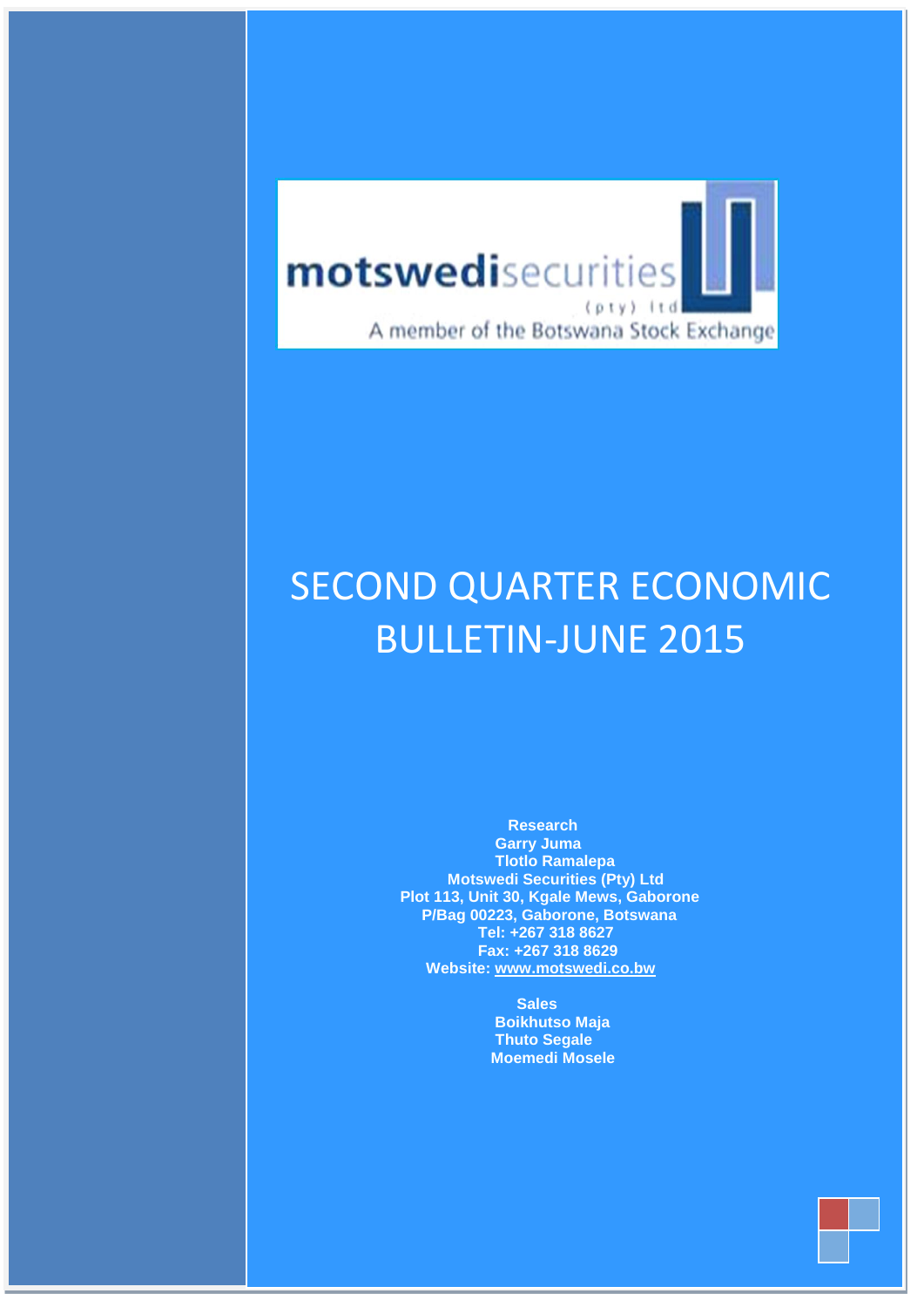

#### **1.0. GDP growth slacked during q1...**

Botswana GDP growth slowed to 4.3% y/y during the 1 st quarter of the year 2015 as revealed by data from Statistics Botswana. The subdued growth was mainly led by the mining sector which slacked to 1.2% as compared to 2.5% during the last quarter of 2014 and the tourism sector which reduced to 6.1% (relative to 7.8% posted prior quarter). The Water and Electricity sector continue to drag economic growth as it posted negative growth for a 6<sup>th</sup> consecutive quarter, slowing by -1.7%, though this was better than -236% registered during q4 2014. However on a positive note, the Finance & Business sector grew by 5.4% higher than the 5% realized during the previous quarter.

Meanwhile real exports rose by 7.2% while imports advanced by 13.6% during the quarter under review.



*Source: Statistics Botswana, Motswedi Securities* 

The mining sector which still contribute the largest portion to our economy (about 22%), contributed to the slowdown in GDP growth. This was mainly at the back of a decline in diamond production, while q/q Copper/Nickel production decreased by 15.3% following the closure of Discovery Metals Boseto copper mine. We are likely to experience this volatile trend in mining growth due to the bleak outlook of the

global picture. Eurozone is currently at a critical state due to the Greece financial crisis. However, Greece took an initiative to come up with reforms in order to secure bailout package which will aid in rescuing it from its huge debts. In China, economic indicators have been pointing out to slow growth of the 2<sup>nd</sup> largest world economy, including PMI, trade balance among others. However, recent q2 2015 GDP numbers exceeded market expectations, showing Chinese economy grew by 7% y/y.

The IMF recently, again, downward revised global economic outlook for 2015 (from 3.5% to 3.3%), reiterating slowdown in emerging markets and developing economies at the back of lower commodity prices, structural bottlenecks, economic distress related to geopolitical factors among others. Despite the subdued growth projected, developed economies are expected to pick up gradually.

Coming back home, we expect GDP growth to be subdued, tracking volatile mining growth and fragile outlook of global growth which could hinder tourism space as well. Although the lower interest rate could provide impetus for the non-mining sector to grow, the fruits will only be realized in the mid to long term in our view.

#### **2.0. Inflation expected to end the year around 4%...**

Inflation ended the quarter at 3.1% y/y a 0.3 percentage point increase from the prior quarter. The slight rise was mainly due to increases from some of the major groups within the basket such as the Housing, Water, Electricity, Gas & Other Fuels and the Miscellaneous Goods & Services (which includes subgroups such as Insurance and Financial services). However the Food & Non Alcoholic

QUARTERLY FINANCIAL MARKETS REVIEW APR-JUN 2015\*\* Prepared by Motswedi Securities (Pty) Ltd [Posted on 06 August 2015]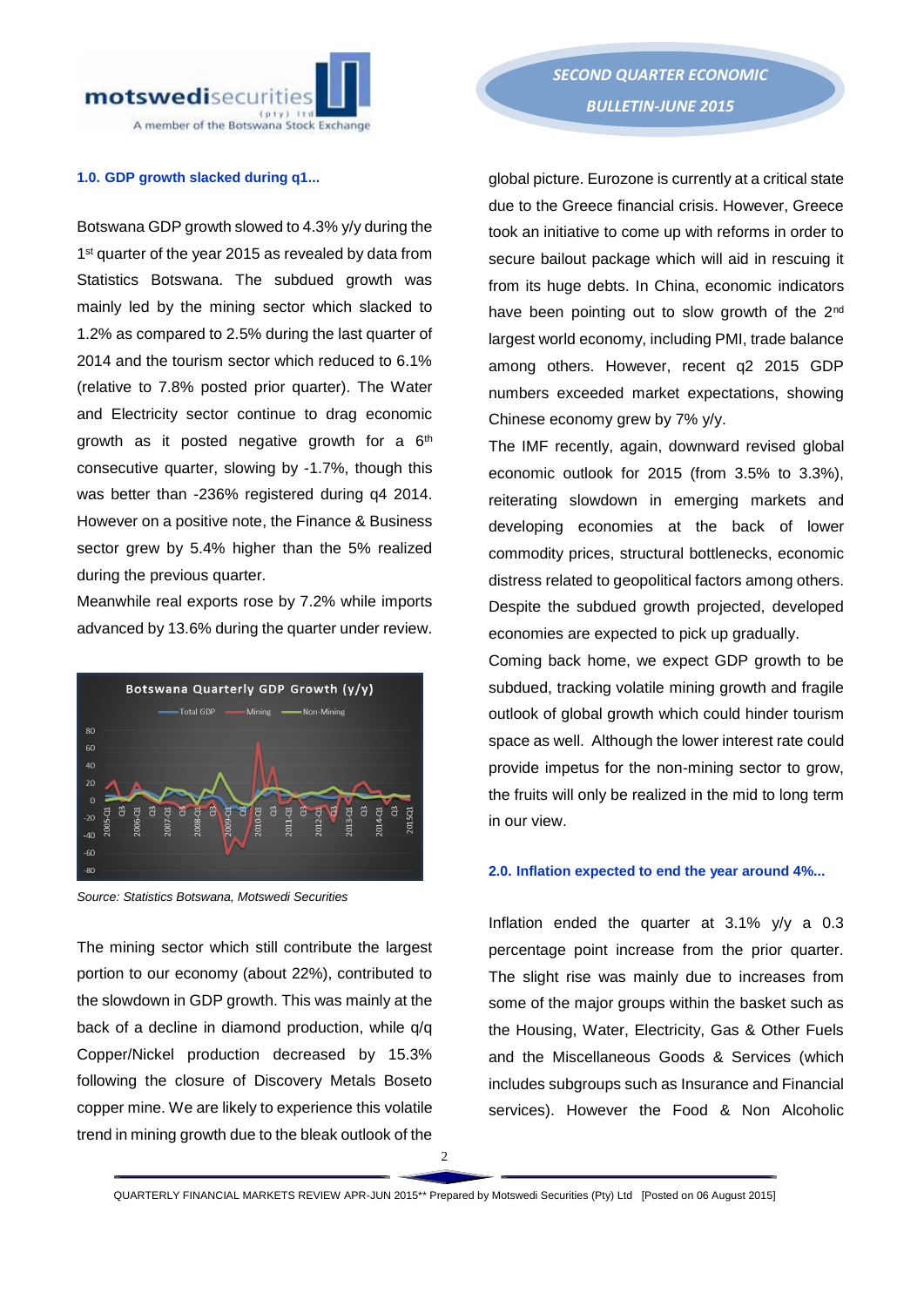

Beverages was on a downtrend reflecting the stronger pula to the rand.



*Source: Statistics Botswana, Motswedi Securities*

Going forward, we anticipate an uptrend in inflation with base effects likely to creep in and also upward pressures from the Housing, Water, Electricity, Gas & Other Fuels group though the largest component on the CPI basket (Food & Non-Alcoholic Beverages) could counteract this impact. Hence inflation might close the year around the 4% mark.

#### **Interest rates outlook…**

We are likely to see interest rates remaining flat until the end of the year though sluggish growth in the economy could present minimal scope for further reduction. Given the significance of the banking industry to our economic growth, we remain of the view that further rate cuts could have a negative impact on the industry (in terms of lower margins and ultimately profitability). Furthermore, the current liquidity crisis, which indicated a squeeze in banks deposits could also "favour, maintaining rates" as depositors are already less incentivized by the relatively lower bank rate which is at its all-time low (currently at 6.5%).

In SA, the rand has been on a downtrend, feeding on negative economic pointers such as recent SA

*SECOND QUARTER ECONOMIC BULLETIN-JUNE 2015* 

GDP numbers, mining and manufacturing data. On the other hand, inflation has also been persistent on the top end of SA central bank's 3-6% target range (currently at 4.7%). With this current condition, we are likely to see SA Reserve Bank taking a "hawkish stance" by tightening monetary policy in order to curtail upward inflationary pressures and a weaker rand which has been losing ground to the greenback at the back of resurgent US labour market.

# **3.0. The domestic market cap exceed P50bn for the 1st time in history...**

Q2 marked the highest turnover recorded in the history of the BSE on a quarterly basis and the 2<sup>nd</sup> highest in terms of volumes. What was also interesting to note was; almost 90% of the domestic counters ended the quarter on a positive footing, reflecting upbeat sentiments towards most of the counters, leading to a market average P/E of almost 15x, the highest in more than 2 years.

During the quarter, 241mn shares worth of P944.8mn exchanged hands, this was significantly higher than the trades in the prior quarter; a 57% increase in volumes and 69% surge in value traded. The highest volumes were registered during the month of May.



*Source: Motswedi Securities, BSE*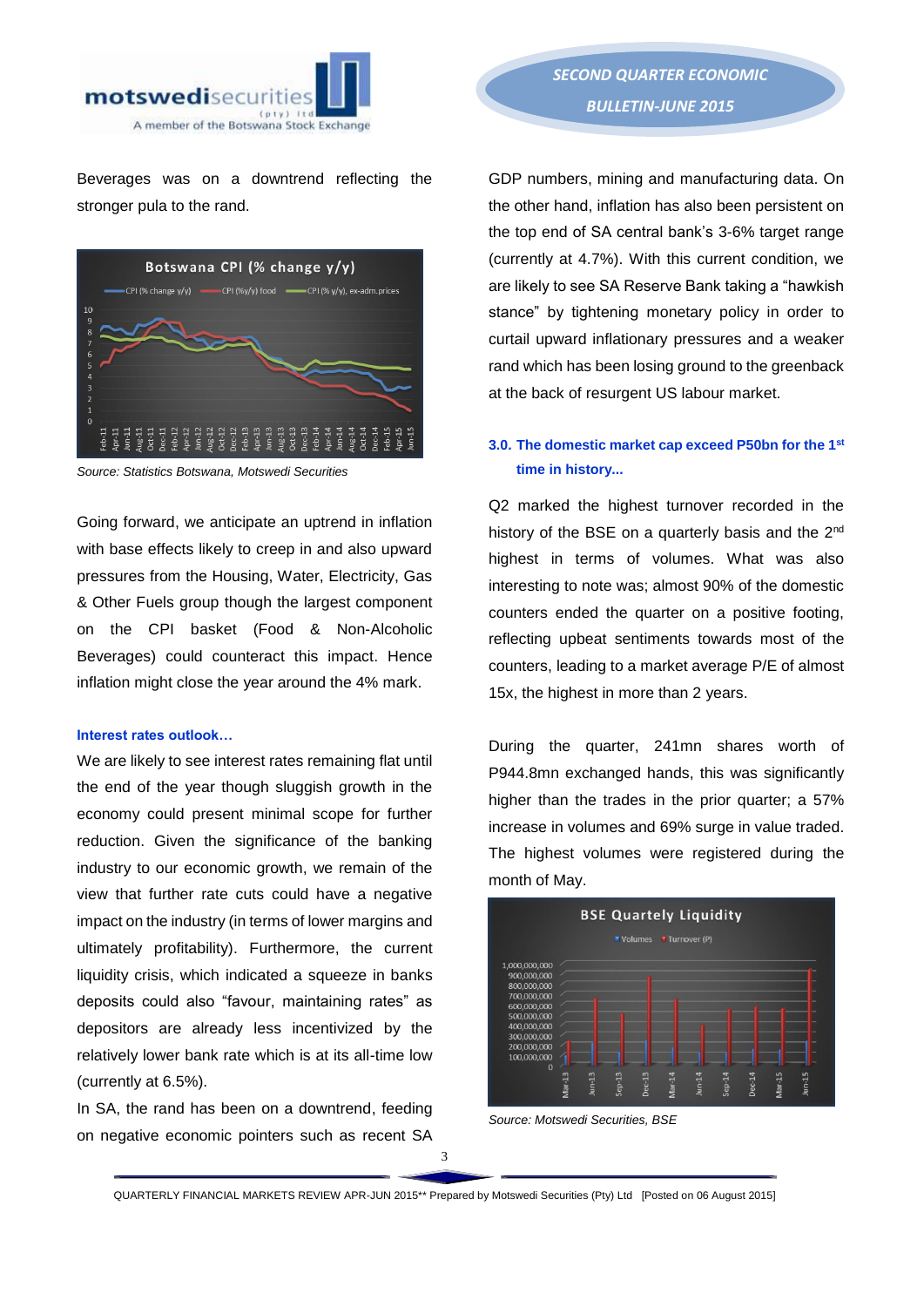

The huge quarterly volumes were mainly from Letshego; which has been topping the trades for a 6 th straight quarter. The micro lender exchanged 35% of those volumes while property giant Turnstar and FNBB exchanged 10.4% and 8.5% respectively. Despite the obvious trend of having high liquidity from the large caps, we saw some of the small market capitalization stocks like Cresta and Imara being very active during the quarter under review.



*Source: Motswedi Securities, BSE* 

Letshego posted daily average of about 1.4mn shares while other counters recorded less than 500,000 of daily shares traded, reflecting the increased liquidity of Letshego relative to other stocks.

| <b>Counter</b>                   | <b>Volumes</b><br><b>Traded</b> | <b>Daily Average</b><br>volumes |  |  |
|----------------------------------|---------------------------------|---------------------------------|--|--|
| <b>LETSHEGO</b>                  | 83,311,810                      | 1,365,767                       |  |  |
| <b>TURNSTAR</b>                  | 25,074,639                      | 411,060                         |  |  |
| <b>FNBB</b>                      | 20,406,989                      | 334,541                         |  |  |
| <b>LETLOLE</b>                   | 11,609,202                      | 190,315                         |  |  |
| <b>SEFALANA</b>                  | 11,551,517                      | 189,369                         |  |  |
| <b>WIL</b>                       | 10,132,059                      | 166,099                         |  |  |
| <b>CHOPPIES</b>                  | 8,531,463                       | 139,860                         |  |  |
| <b>IMARA</b>                     | 8,324,389                       | 136,465                         |  |  |
| <b>NAP</b>                       | 7,731,304                       | 126,743                         |  |  |
| <b>CRESTA</b>                    | 6,207,013                       | 101,754                         |  |  |
| Source: Motswedi Securities, BSE |                                 |                                 |  |  |

Reflected by the strong rallies within the main board, was the positive gains made by the DCI during the quarter under review. All the 3 months recorded modest gains relative to other months during the quarter, with the highest monthly gain of 5% in May. This was the only quarter where the DCI made positive m/m gains since the beginning of 2014.



*Source: Motswedi Securities, BSE* 

We have seen the uptrend of the DCI since the beginning of 2012 as it rose from 7,000 to end the quarter above the 10,500 points mark, portraying the vigorous growth achieved from most of the counters such as Sefalana, Sechaba and Chobe among others. On a q/q basis the DCI leaped up by 10.3% (the 2nd highest in more than 4 years) as compared to the prior quarter where only 2% growth was registered.



QUARTERLY FINANCIAL MARKETS REVIEW APR-JUN 2015\*\* Prepared by Motswedi Securities (Pty) Ltd [Posted on 06 August 2015]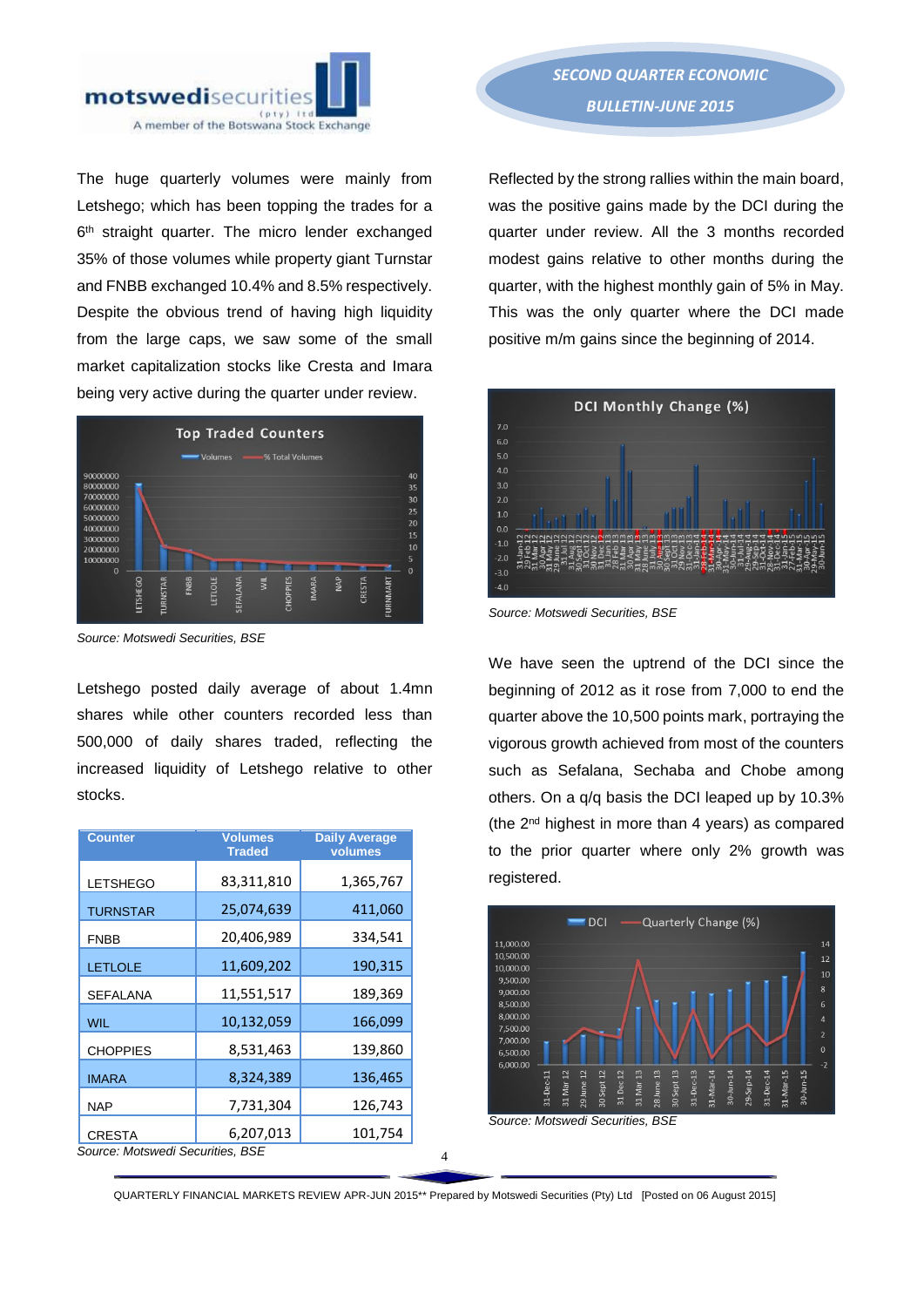

Wilderness was the largest gainer surging by 43% as investors were taking in their FY results which were characterized by 57% rise in PAT while its topline posted a 12% y/y increase. However, the company released a cautionary statement, stating that the company has received a notice of intention to make an offer to acquire all the issued ordinary shares by Wine investments Limited though the cautionary was recently withdrawn.

#### **Top movers**



*Source: Motswedi Securities, BSE*

Letshego planned share buyback brought enthusiasm to the market, as it surged to reach its highest levels, since its share split, of 350thebe just before it receded to end the quarter at 320thebe. The micro lender also issued another cautionary recently, regarding a potential acquisition in Nigeria involving 100% shareholding in a deposit taking financial institution which specializes in micro finance.

Chobe was also another gainer during the quarter, with the market responding to their upbeat year-end results. The tourism outfit saw its bednights sold grow by 11% y/y, buoyed by a stronger dollar. Meanwhile, Choppies listing on the JSE was one of the major highlights not just for the quarter but also for the Botswana market at large, as the retail giant

successfully listed on the JSE, pushing the share price to reach an all-time high since its listing of 495thebe. Other gainers for the quarter were Turnstar and BIHL as they gained 19% and 13% respectively.

## **QUARTERLY MOVERS**

| <b>Counter</b>                      | Price (t)<br>30 Jun<br>15 | Price (t)<br>31 Mar<br>15 | Q/Q<br><b>Change</b><br>$(\%)$ | <b>YTD</b><br><b>Return</b><br>(%) |
|-------------------------------------|---------------------------|---------------------------|--------------------------------|------------------------------------|
| <b>WIL</b>                          | 465                       | 325                       | 43.1                           | 47.6                               |
| <b>LETSHEGO</b>                     | 320                       | 241                       | 32.8                           | 20.3                               |
| <b>SHUMBA</b>                       | 140                       | 110                       | 27.3                           | 28.4                               |
| <b>CHOBE</b>                        | 568                       | 458                       | 24.0                           | 33.0                               |
| <b>CHOPPIES</b>                     | 481                       | 397                       | 21.2                           | 18.5                               |
| <b>TURNSTAR</b>                     | 260                       | 218                       | 19.3                           | 25.0                               |
| <b>BIHL</b>                         | 1,381                     | 1,225                     | 12.7                           | 20.0                               |
| <b>IMARA</b>                        | 275                       | 247                       | 11.3                           | 31.0                               |
| <b>NAP</b>                          | 239                       | 217                       | 10.1                           | 10.1                               |
| <b>SEFALANA</b>                     | 1,195                     | 1,100                     | 8.6                            | 29.5                               |
| <b>BARCLAYS</b>                     | 426                       | 400                       | 6.5                            | 23.5                               |
| <b>FNBB</b>                         | 393                       | 375                       | 4.8                            | 8.6                                |
| <b>FSG</b>                          | 255                       | 245                       | 4.1                            | 7.6                                |
| <b>RDCP</b>                         | 230                       | 221                       | 4.1                            | 12.2                               |
| G <sub>4</sub> S<br><b>BOTSWANA</b> | 350                       | 337                       | 3.9                            | $-5.9$                             |

*Source: Motswedi Securities, BSE*

The negative territory was mainly dominated by the foreign counters, with African Copper taking the largest hit, plunging by 90%. On the main board, Furnmart shed 22% while Engen slid by 12% to end the quarter at 163thebe and 820thebe respectively.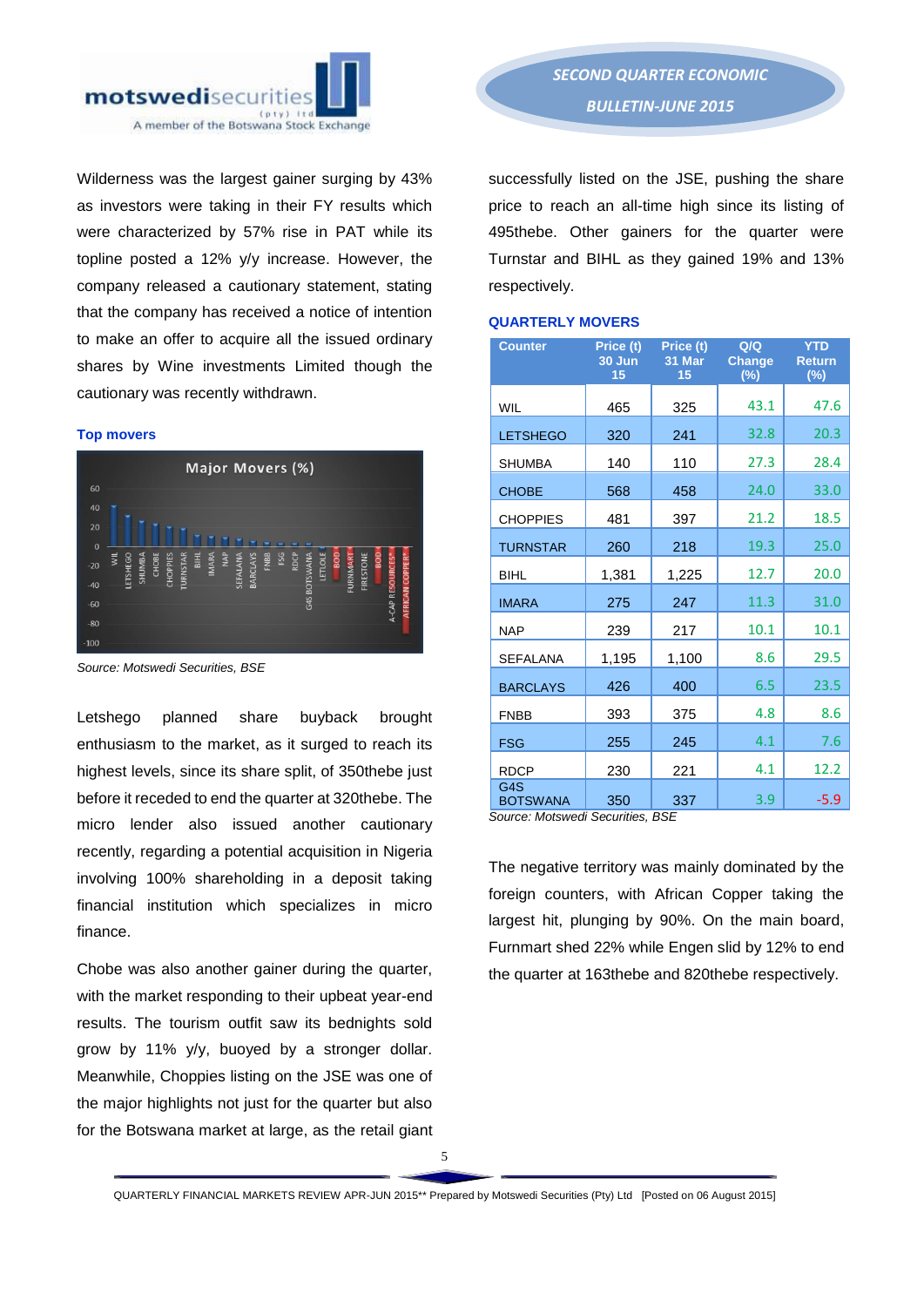

# **QUARTERLY SHAKERS**

| <b>Counter</b>             | Price (t)<br>30 Jun<br>15 | Price (t)<br>31 Mar<br>15 | Q/Q<br><b>Change</b><br>(%) | Ytd<br><b>Change</b><br>$(\%)$ |
|----------------------------|---------------------------|---------------------------|-----------------------------|--------------------------------|
| <b>AFRICAN</b><br>COPPER*  | 1                         | 10                        | $-90.0$                     | $-90.0$                        |
| A-CAP<br><b>RESOURCES*</b> | 27                        | 50                        | $-46.0$                     | $-50.0$                        |
| <b>BOD</b>                 | 16                        | 26                        | $-34.6$                     | $-57.5$                        |
| <b>FURNMART</b>            | 163                       | 208                       | $-21.6$                     | $-22.7$                        |
| <b>ENGEN</b>               | 820                       | 934                       | $-12.2$                     | $-13.7$                        |
| <b>LETLOLE</b>             | 220                       | 228                       | $-3.5$                      | フ3                             |

*Source: Motswedi Securities, BSE*

The DCI looked set to maintain its upward momentum as it has surged by almost 13% during H1 2015. However, the FCI was almost flat, ending on a negative year to date, consequent to the subdued activity on the foreign board.

#### **BSE INDICES**

|                         | 30 Jun 15 | 31 Mar 15 | Q/Q (%) | Ytd(T <sub>0</sub> ) |
|-------------------------|-----------|-----------|---------|----------------------|
| <b>DCI</b> <sup>+</sup> | 10,690.08 | 9,693.91  | 10.3    | 12.51                |
| <b>FCI</b> <sup>↑</sup> | 1,571.85  | 1,571.12  | 0.05    | (0.37)               |

*Source: Motswedi Securities, BSE* 

The domestic board market cap reached the P50bn mark this quarter; the highest thus far, in the history of the BSE. This was mainly led by the huge rallies among the counters such as BIHL and the tourism sector and also the secondary listing of Choppies on the Johannesburg Stock Exchange, as it issued additional shares. Relative to the prior quarter, the market cap edged up by 11% to P50.5bn; from P45.3bn by the end of the previous quarter.

*SECOND QUARTER ECONOMIC BULLETIN-JUNE 2015* 



*Source: Motswedi Securities, BSE* 

Newgold was the only ETF that ended on a positive footing as it gained 0.2% while Bettabeta and Newplat respectively, gave up 4% and 6.2% trading at 4080thebe and 10550thebe a unit each.

| <b>Currency</b>      | 30 Jun<br>15 | 31 Mar<br>15 | Q/Q<br>$(\%)$ | YTD<br>$(\%)$ |
|----------------------|--------------|--------------|---------------|---------------|
| <b>BETTABETA</b>     | 4,080        | 4,250        | (4.0)         | 0.5           |
| NEWGOLD <sup>1</sup> | 11,150       | 11,130       | 0.2           | 4.5           |
| NEWPLAT <sup>1</sup> | 10,550       | 11,245       | (6.2)         | (1.1)         |

*Source: Motswedi Securities, BSE* 

## **4.0. Company News and Industry Overview…**

## **Banking Industry under pressure…**

The banking space has been very challenging; characterized by low interest rates, liquidity squeeze and increased competition among others. We have seen a declining trend of ROEs reflecting the competitive environment, while NIMs compressing across the board due to the lower interest rates. The industry's intermediation ratio rose to critical levels at around 88% towards the end of 2014, hence the central bank came at the banks rescue by reducing the reserve requirement ratio, which helped ease the ratio to about 76% recently. Given the significance

6

QUARTERLY FINANCIAL MARKETS REVIEW APR-JUN 2015\*\* Prepared by Motswedi Securities (Pty) Ltd [Posted on 06 August 2015]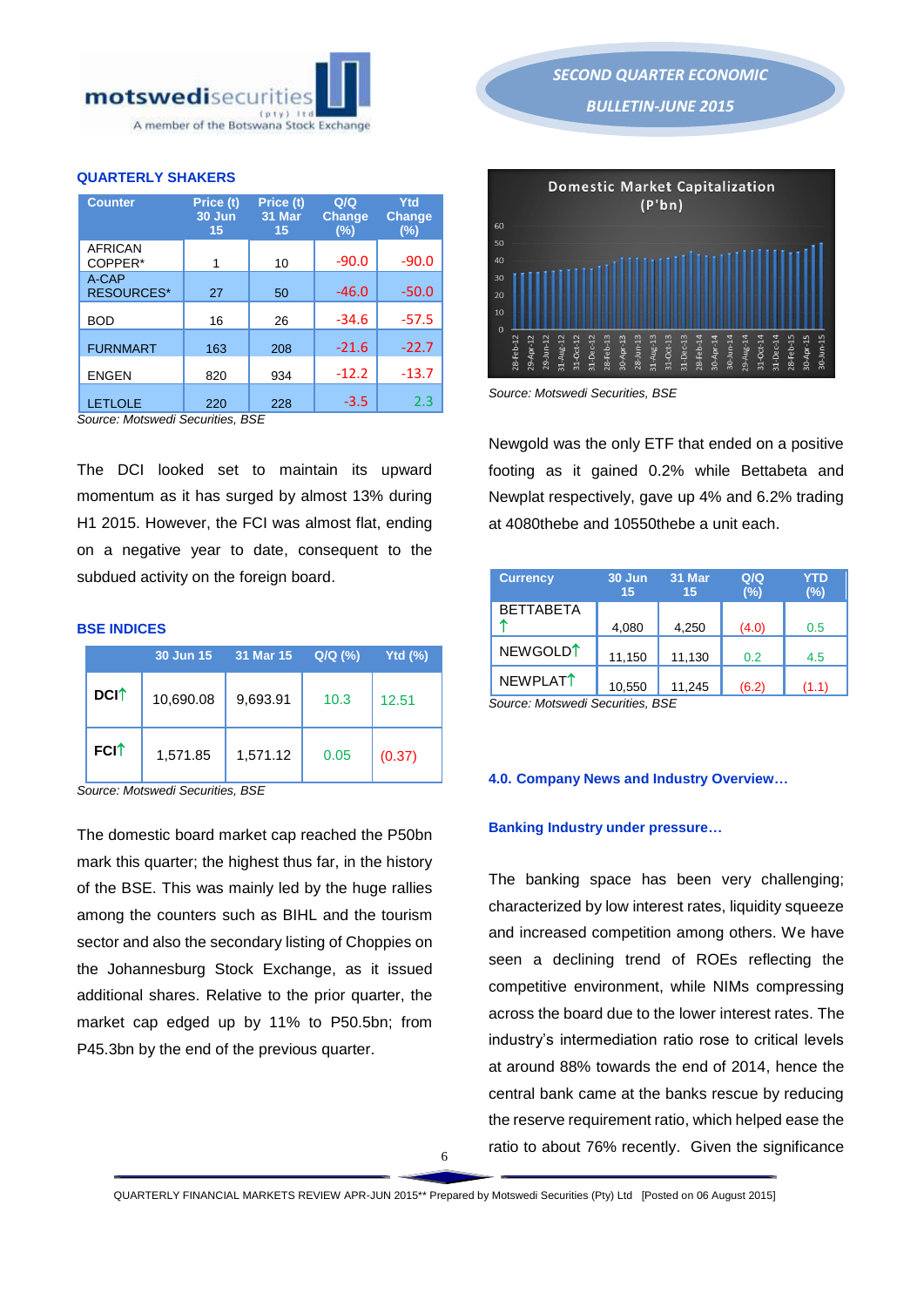of the interest income to the banking space revenues (about 65% on average), we expect profitability growth to be subdued as we do not anticipate any upward adjustment of interest rates, considering the current economic growth trends. The liquidity compression could also lead to increased interest expenses within the industry as some banks could attempt to attract more deposits (through relatively higher rates) which have also been under pressure, weighing down also on profitability. However, we believe growth can be achieved through non-interest income growth going forward, which will reflect banks innovative strategies at the back of this challenging environment.

## **Property space...**

The emergence of new malls mainly in Gaborone has led to increased competition within the property space, constraining rental incomes growth within the industry. Most of the property counters are over 50% exposed to the retail sector as part of their property portfolio, though the vacancies in this space are relatively small. However, there has been a shift to the new CBD area in Gaborone, posing an upward pressure on vacancies within office space. The office sector tend to record the highest vacancies, though most of the counters are not participants in that space. Going forward we likely to see pressure on profitability during the FY'2016 as rental incomes growth could be stunted at the back of the increased competition. As diversification strategies, there has been a shift to the residential market, though the sector could be saturated in our view, as there has been signs of oversupply within Gaborone. However the property stocks have attractive returns in terms of dividends; with yields of average 6%, (exceeding

other industries) which we expect to prevail in the long term.

# **Tourism & Leisure sector outperforms the domestic board...**

The tourism companies have been mainly buoyed by a stronger dollar (making it relatively cheaper for US tourists), as the counters posted fantastic FY results during the year. However, global growth is expected to remain subdued during the year and vaguely increase in 2016 according to the IMF. Nevertheless, we expect this positive performance from the industry in 2016 as we anticipate the dollar to remain stronger to the local currency. Although the Greece financial crisis has not fully passed, we remain of the view that it would not significantly be detrimental to the Eurozone economy where the industry realize some of its turnover from. Furthermore, the ECB early during the year provided some monetary easing which will help ease deflationary concerns and ultimately its economy which could also filter through to our tourism sector.

## **Retail sector on an expansion mission…**

The retail counters have been on a robust expansionary phase, extending their footprints outside the local market. We believe the key to success of the industry would emerge through branded products, which will add into their margins, though consumer preference would be a highly determining factor to that. Given the relatively lax entry barriers, competition will remain very intense going forward especially within the continent as there are other well established brands which have secured stable market shares in southern Africa. We anticipate revenue growth to also come under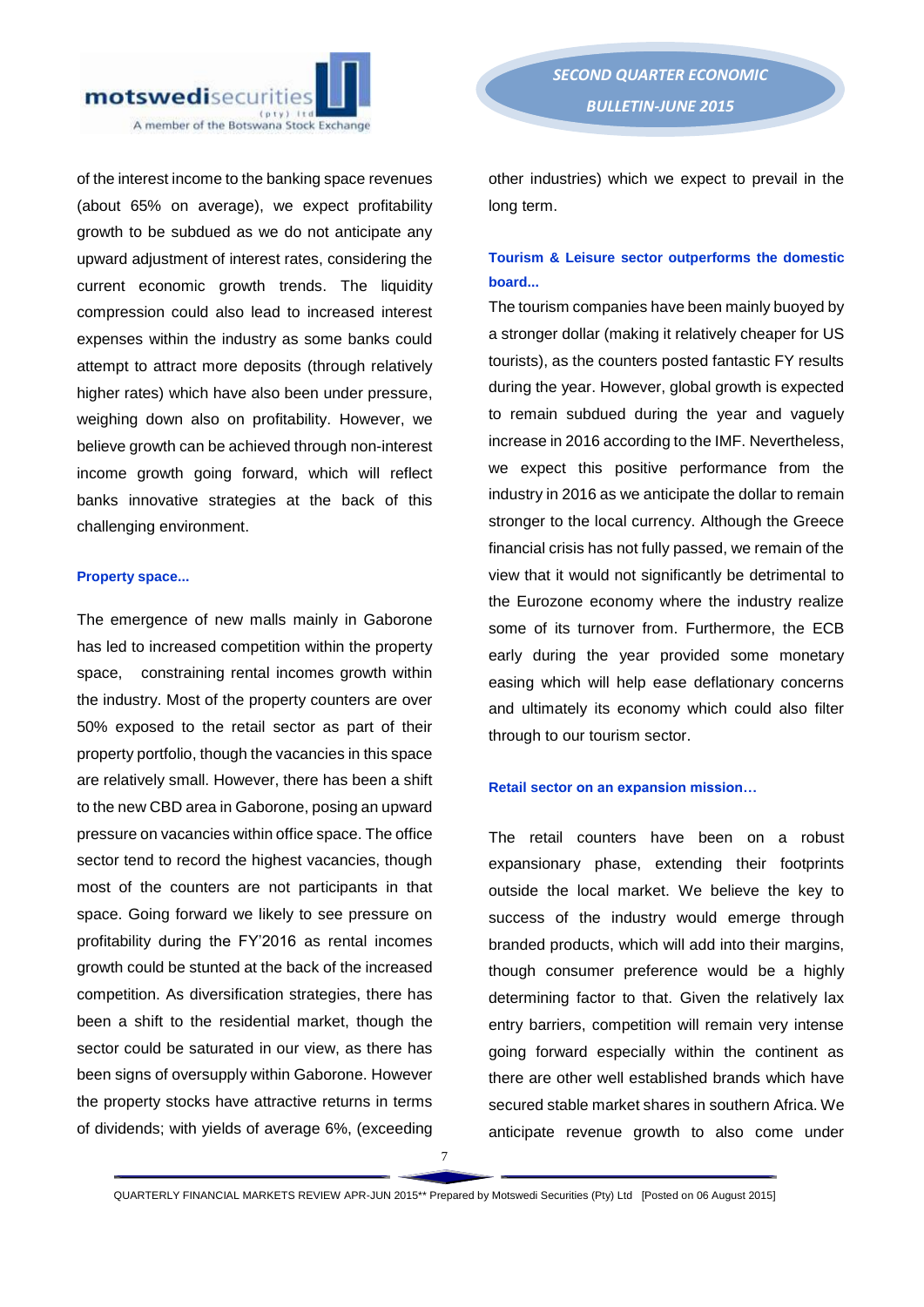

pressure at the back of upward inflationary trajectory by the end of the year. Also the drought season could also contribute to upside of inflation, deteriorating consumer buying power. During the financial year ahead, we are likely to see GP margins consolidating, experiencing slow or no growth, reflecting the competitive environment.

#### **5.0. Foreign Exchange Market Developments**

Our local currency was firmer against the dollar, rand and the yen during the quarter though it was weaker to the euro and the pound. For the 1<sup>st</sup> half of the year, the Pula has weakened by 4% to the greenback and almost 5% to the pound. Relative to the rand, it has remained stronger by 1.6%, easing imported inflationary pressures from SA.

| <b>Currency</b>       | 30 Jun<br>15 | 31 Mar<br>15 | Q/Q<br>(%) | <b>YTD</b><br>$(\%)$ |
|-----------------------|--------------|--------------|------------|----------------------|
| US\$/BWP <sup>1</sup> | 0.1009       | 0.1004       | 0.50       | (4.00)               |
| ZAR/BWP <sup>1</sup>  | 1.2365       | 1.2208       | 1.29       | 1.61                 |
| EURO/BWP↓             | 0.0903       | 0.0931       | (3.01)     | 4.39                 |
| GBP/BWP↓              | 0.0642       | 0.0679       | (5.45)     | (4.89)               |
| JPY/BWP <sup>1</sup>  | 12.35        | 12.05        | 2.49       | (1.83)               |

#### **Domestic (Pula Exchange rates)\***

*\*= The rates as produced by the Bank of Botswana are for information purposes only and do not represent the rate that may be offered for any foreign exchange transactions.*

Worries about slower than expected growth within developed economies including China and Eurozone led to a sell off of the rand during the quarter. Optimism about SA economy revived earlier during the quarter following a rebound in mining and manufacturing data which led the the rand to reach quarterly highs of around R11.74/\$. However, power

supply constraints weighed on the unit as it weakened to breach its 13 year low trading at R12.61/\$.



The rand continue to remain weaker at the back of

global economic uncertainty and also a stronger greenback buoyed by resilience in the labour market. Within the local economy, domestic indicators such as mining activity has shown some slight rebound, though coming from lower bases due to the stoppages within those sectors which depressed productivity. The slower growth in the SA economy was reflected by the GDP numbers for q1 2015, which came in at 2.1% y/y while on a q/q basis it grew by 1.3%, mirroring the slower growth from the manufacturing sector which realized a -2.4% growth during the quarter under review.

Going forward, we are likely to see the rand trading weaker to its major peers as power supply remain a concern and also stoppages within the mining sector. SA inflation has also been stubborn, refusing to fall away from the 5% band, limiting the central bank scope to bring quantitative easing and spurring growth.

QUARTERLY FINANCIAL MARKETS REVIEW APR-JUN 2015\*\* Prepared by Motswedi Securities (Pty) Ltd [Posted on 06 August 2015]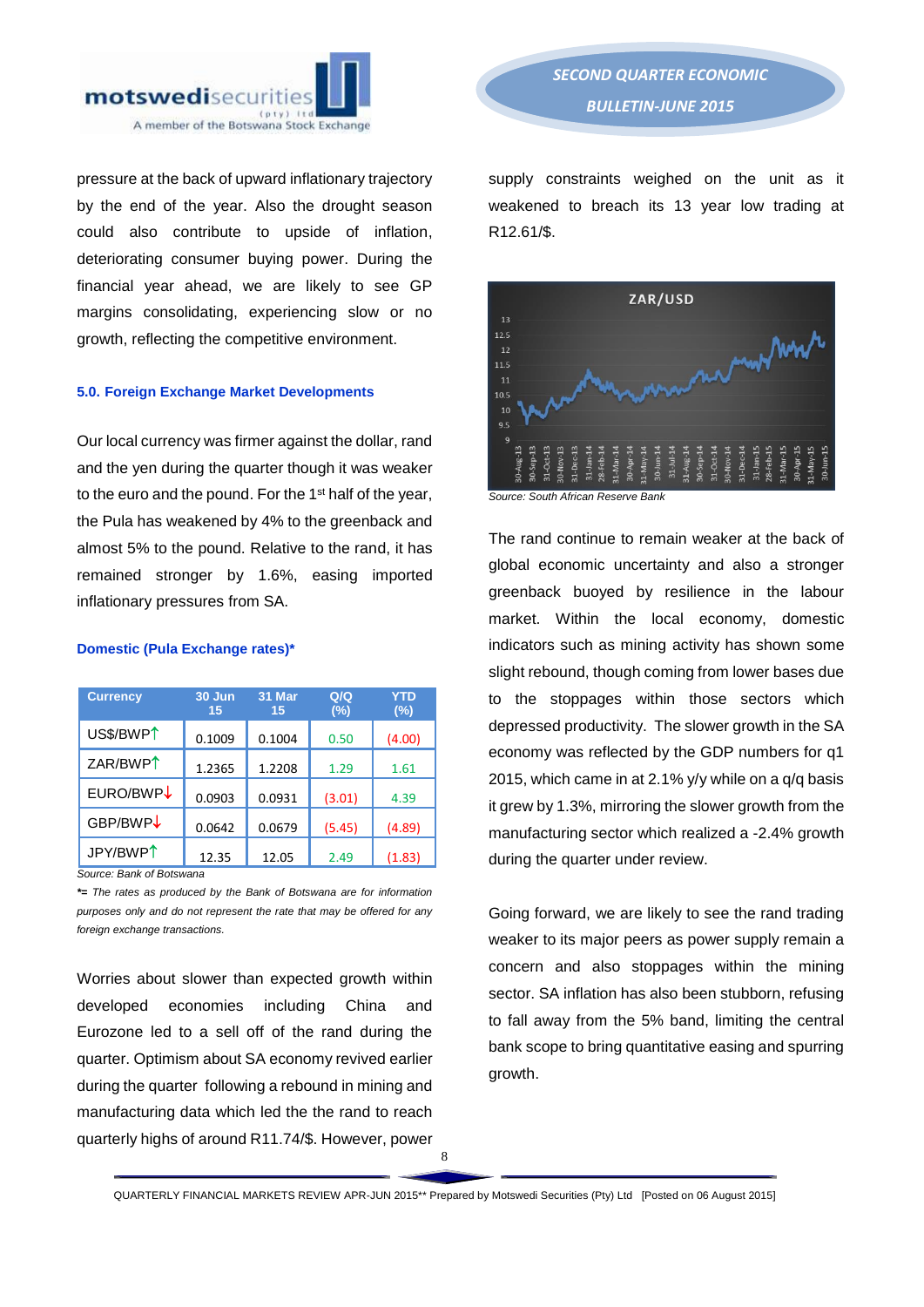

# **6.0. International Commodity Markets- Brent crude weaker on oversupply woes...**

## **Brent crude oil**

Brent crude oil was on a vague recovery mode during the quarter as bids were mainly propelled by worries of tensions in Yemen and Libya though there was some cap at the back of supply glut, pending Tehran nuclear program verdict. OPEC's decision of maintaining output, towards the end of 2014, still weighed on oil prices as traders were sceptical about supply outstripping demand, leading oil to start the quarter on a weaker footing, reaching lows of \$55/barrel. However we saw a rebound in oil prices, reaching highs for the quarter of \$68/barrel at the back of turbulence within the Middle East were Saudi Arabia was launching a series of attacks on Yemen. Although Yemen is not considered a significant oil producer, its location is such that it's closer to the Bab al-Mandab; a route which source about 3.8mn barrels of crude oil per day. US weekly stockpiles data reflected a pile-up in US crude reserves indicating static crude demand, curbing the uptrend in crude prices.

Iran recently struck a deal with the western powers over the Tehran Nuclear program, and also, OPEC output has outpaced its monthly targets as shown by recent data. Given the signs of an oversupplied market, we expect crude prices to remain weaker in the short to mid-term, a positive development to oil importing countries like Botswana.

*SECOND QUARTER ECONOMIC BULLETIN-JUNE 2015*  Brent Crude Oil (\$/barrel) 160.00 140.00 120.00 100.00 80.00



*Source: Bloomberg*

### **Gold**

Gold hovered around the \$1,180-1,200 band mainly at the back of the Greece financial saga and US economic state. The yellow metal reached highs by mid quarter on looming potential Greece default as investors weighed its upcoming debt repayment deadline to the IMF, raising demand for a haven. Greece was expected to come up with reforms of which by then, no solid progress had been made. US Fed minutes also pointed out to a delay in hiking rates, giving the metals further boost. Despite mixed US economic data, US nonfarm payrolls revealed a rebound in the US labour market, leading to bids coming under huge pressure. Meanwhile, Fed officials also hinted that the bank could be heading towards increasing rates before the end of the year, reducing appetite for the metal as it reached lows of \$1173/oz for the quarter.

With the Greece turmoil still pending (no solid plan) and given that it missed its debt repayment deadline to the IMF, we could see some safe haven bids arising though US labor market traction would absolutely curb gains. Currently US unemployment has reduced to 5.3%; it's more than 7 year low, raising more prospects of a potential US Fed rate hike.